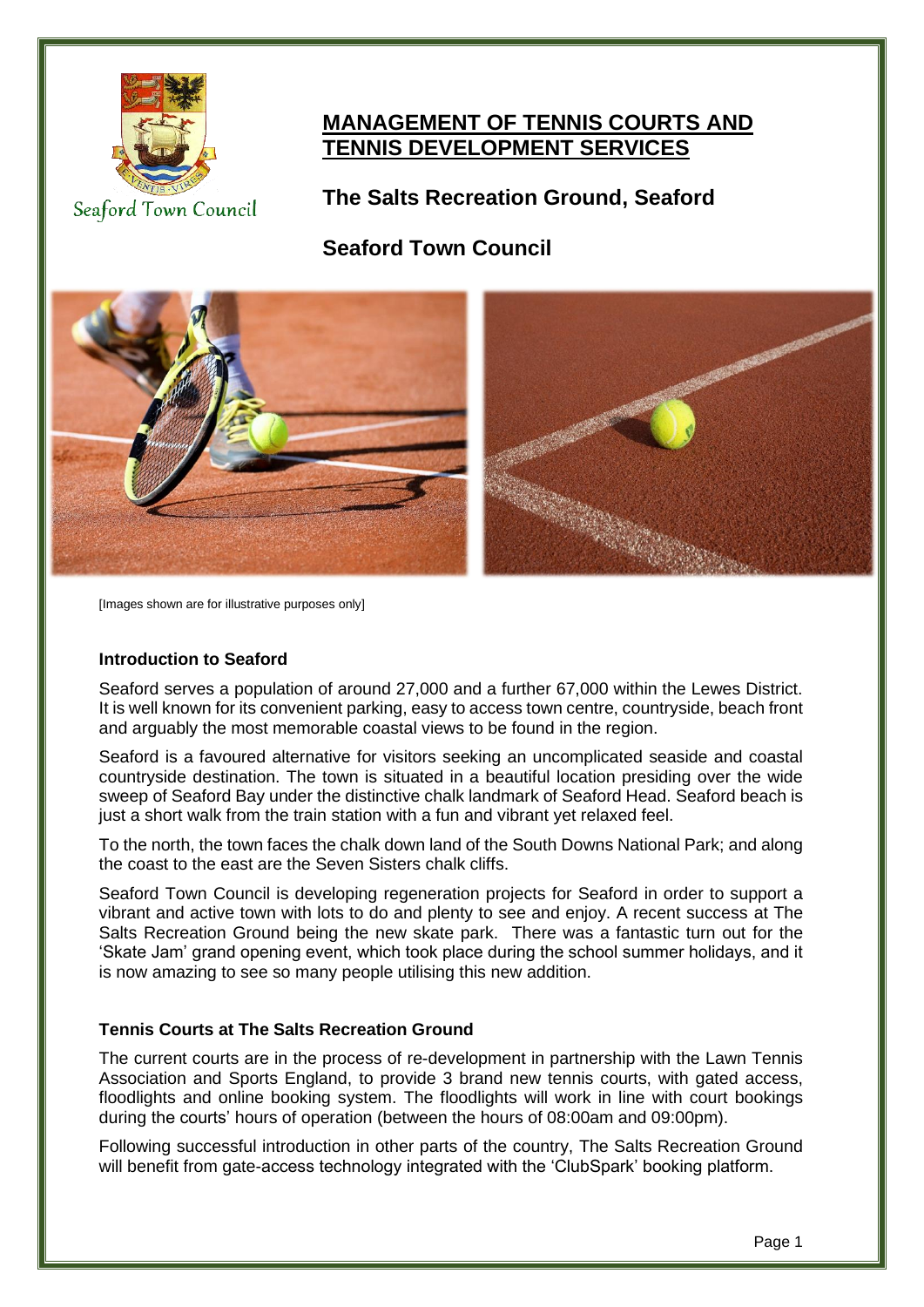Subject to the courts being completed on time, it is proposed to have the courts available for a spring 2022\* season and all year-round play.

The Recreation Ground is in an optimum location, sited between the seafront with extensive all year-round free parking, Seaford train station and the A259 (the main access route through Seaford from Newhaven to Eastbourne). It also benefits from several foot paths and the area experiences a significant footfall both in and out of season, popular with walkers, families, and sports enthusiasts.

The courts benefit from the immediate proximity of public toilets as well as the Salts Café, which is open to the public all year round, a play park, several sports clubs, and a skate park, which has been recently installed; all of which are extremely popular in the area, seeing people travel from other towns to enjoy what is on offer.

With a favourable seafront location there is scope for the right applicant to establish a loyal customer base.

Seaford does benefit from a private membership tennis club which has nine floodlit tennis courts; however, these are for members use only. Although their yearly fees are assumed the going rate for a club of their standard, they do result in reduced accessibility for people on reduced incomes.

## **The Salts Tennis Courts Tennis Partner\*\* Opportunity**

Seaford Town Council (hereafter 'The Council') is working in partnership with the Lawn Tennis Association (LTA) to:

1) Encourage local residents to either take up or play more tennis

2) Improve local tennis facilities for residents

3) Make sure local tennis courts are sustainable in the years to come.

An important aspect of the partnership is to have an effective programme of activity to engage new players and help people learn how to play the game.

As there is no current coaching programme in place, the Council are advertising herein for a tennis partner to manage the new tennis courts, and deliver a high quality, sustainable and inclusive tennis coaching programme at The Salts Recreation Ground.

The initial contract is anticipated to be for 5 years, for the period of 01/05/2022 – 31/03/2027 (the commencement date is subject to works being completed on schedule and may change), with a probation period covering the first 6 months.

The Council is inviting applicants to demonstrate how they will work in line with LTA events, develop community sporting initiatives, promote accessible coaching and event opportunities, and work with the community to either take up or play more tennis.

The Council is committed to increasing community and inclusive tennis (most notably with increased participation) on the improved courts. A successful and diverse coaching programme is seen as a key driver to help the Council meet its objectives.

#### **Expectations**

Focus of coaching programme

- To develop and deliver an effective, inspiring and sustainable community tennis development programme for people of all ages and abilities (adults, juniors, minis)
- Provide attractive opportunities for casual and recreational players who perceive joining a club to be too formal for their needs to access the sport
- Support LTA initiatives where appropriate, specifically Great British Tennis Weekend and other national products and / or campaigns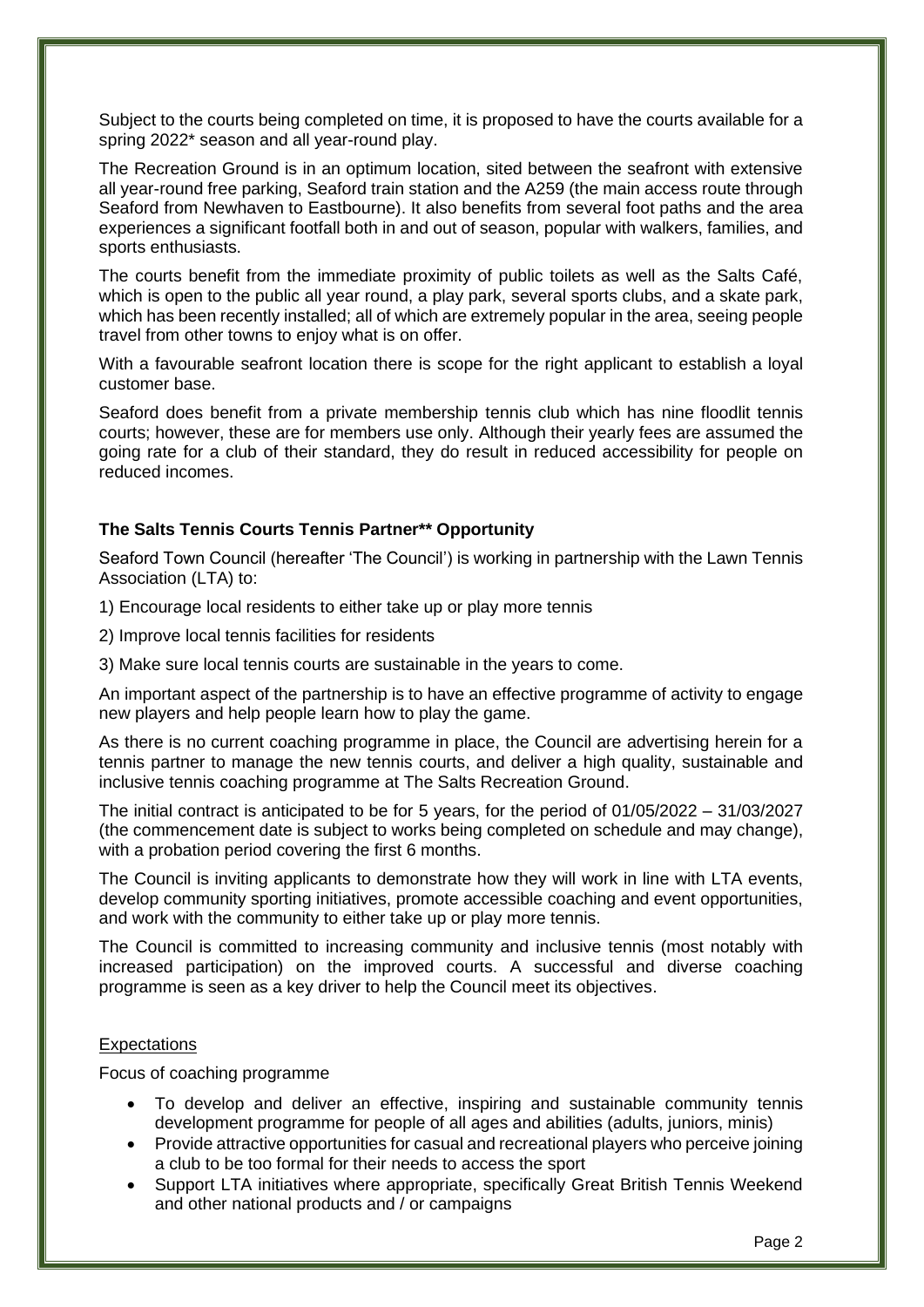- Provide periodic attendance statistics data to the LTA and the Council
- Consideration should be given as to how coaches will engage new players into tennis, particularly those classed as 'inactive' by the UK Chief Medical Officer's definition
- Provision for players with disabilities and/or impairments must feature in programme (e.g. Wheelchair Tennis)
- Maximise the potential capacity of Seaford Tennis Courts

#### ClubSpark Booking system

• To be responsible for LTA Venue Registration, and ClubSpark

#### **Marketing**

• To advertise under own company banner (rather than the Council's), liaising with the Council's Project and Facilities Team as much as is reasonably possible before publishing any marketing or promotional material.

#### Safeguarding & Welfare

• To have a Welfare Officer who has undergone the necessary training as per the LTA requirements, fulfils the duties of the role and meets the Safeguarding Venue Standards.

#### Policies

- To have a Safeguarding policy (which includes whistleblowing), and policy statement
- To have a Diversity and Inclusion policy.

#### Health & Safety

- To carry out risk assessments for the Facilities
- Ensure that any near-miss or accident is reported to the Council
- Include health and safety training in the new staff induction programme and maintain a record of all health and safety training undertaken by staff
- Ensure that an emergency contact number is clearly displayed on the site.

#### Rental Fee

The successful tennis partner would be charged an annual rental fee for exclusive rights to operate their coaching business at The Salts Recreation Ground. The tennis partner would be entitled to keep all income from any coaching, membership, and court bookings.

The minimum proposed rental fees total over 5 years is £79,750, which is £15,950 pa. This is to cover expenditure, and the sink fund (which will go into the ongoing maintenance and the eventual replacement of the tennis courts). All figures are exclusive of VAT, which will be charged at the standard rate at the time.

It is proposed that the fees would be paid quarterly in advance, although there is some flexibility in this regard. An annual review would take place at the end of each year to discuss the suitability and success of the coaching programme.

Court bookings and membership fees are laid out in Appendix A.

#### **Coaching**

The successful tennis partner will be entitled to use up to a maximum of 30 court hours per week for coaching. This is capped to ensure a reasonable amount of court time remains available for casual tennis bookings. Subletting of court time will not be permitted.

A maximum of two courts can be used at any one time for coaching to ensure at least one court remains available for casual bookings (although the Council may offer some flexibility to these arrangements during quiet periods).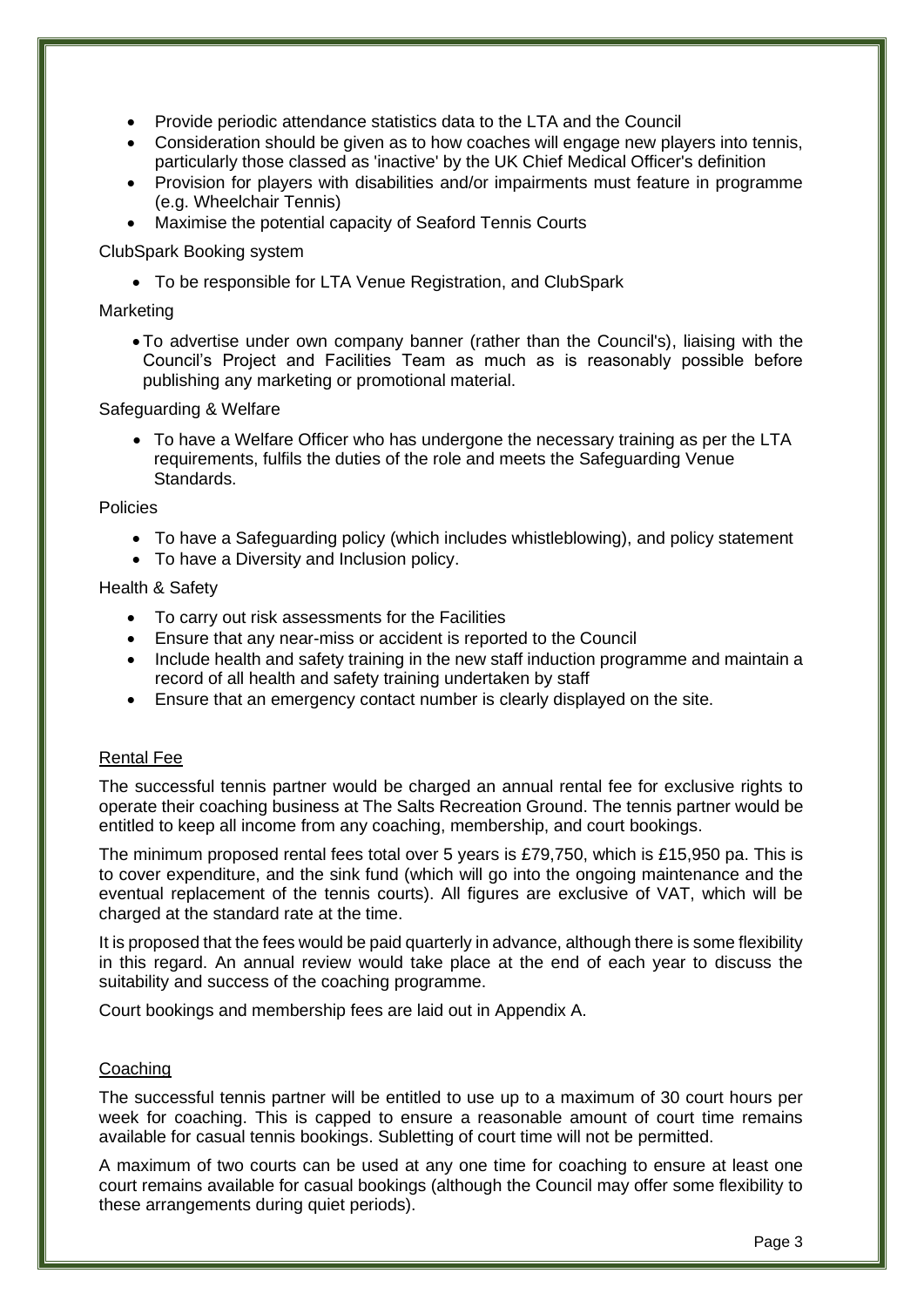Additional benefits for successful tennis partner:

- Endorsement from Seaford Town Council's Project and Facilities team that the supplier is the Council's sole tennis partner
- The Agreement will allow for the operator to have sole coaching rights at the site.

### Supplementary Information

The Council is flexible in regard to whether the successful preferred tennis partner is a sole person or group of coaches. In all cases, the head coach will be expected to hold an LTA Level 3 coaching qualification or above, all coaches delivering coaching should be accredited with the LTA and will require a DBS check in line with the Council's Safeguarding Policy – Tennis.

The tennis partner will not be expected to deliver any court maintenance (this will be delivered by the Council's grounds maintenance contractors) other than assisting in keeping the courts clean and tidy.

The tennis partner will be expected to participate in national engagement campaigns such as Great British Tennis Weekend (GBTW) and the Tennis for Free programme.

Should the tennis courts not be ready on 01/05/2022, the first year's rental will be pro-rata and the contract will still terminate on 31/03/2027.

#### Person / Organisation Specification

The successful tennis partner will have:

- A programme delivered/overseen by a LTA accredited coach, qualified at a minimum of level 3
- Current LTA accreditation
- Experience in providing community-focused tennis activities and an understanding of how to address barriers to participation
- Recently attended or be willing to attend training on coaching people with disabilities and/or impairments
- Observation of LTA minimum standard in coach and other staff qualifications/training, safeguarding (including DBS checks) and equality of opportunity
- The ability to provide the Council with an ongoing risk assessment covering activities
- Relevant insurances in place to cover all activities undertaken on the site, coaching events, and other areas that arise
- To work together with the Council's Projects and Facilities team, sharing knowledge, developing systems and delivering an attractive, value for money service to users
- To show how they plan to manage the site providing general public and community (club) use, court booking and coaching options and working with the community
- The ability to be flexible when required
- To ensure that an emergency contact number is clearly displayed at the courts. The emergency contact number must be staffed during all hours of operation in order to deal with any accidents / incidents on site
- To maintain full, accurate and up-to-date records of the financial and operational performance of the courts
- A GDPR policy and method statement about managing player data
- Competent IT skills (MS Office/internet)
- A current DBS check.

If you, or someone you know is interested, the form of tender for completion is below, along with the Tender Timetable.

Please ensure you have read and understood the terms and conditions contained within this application pack before completing the tender form.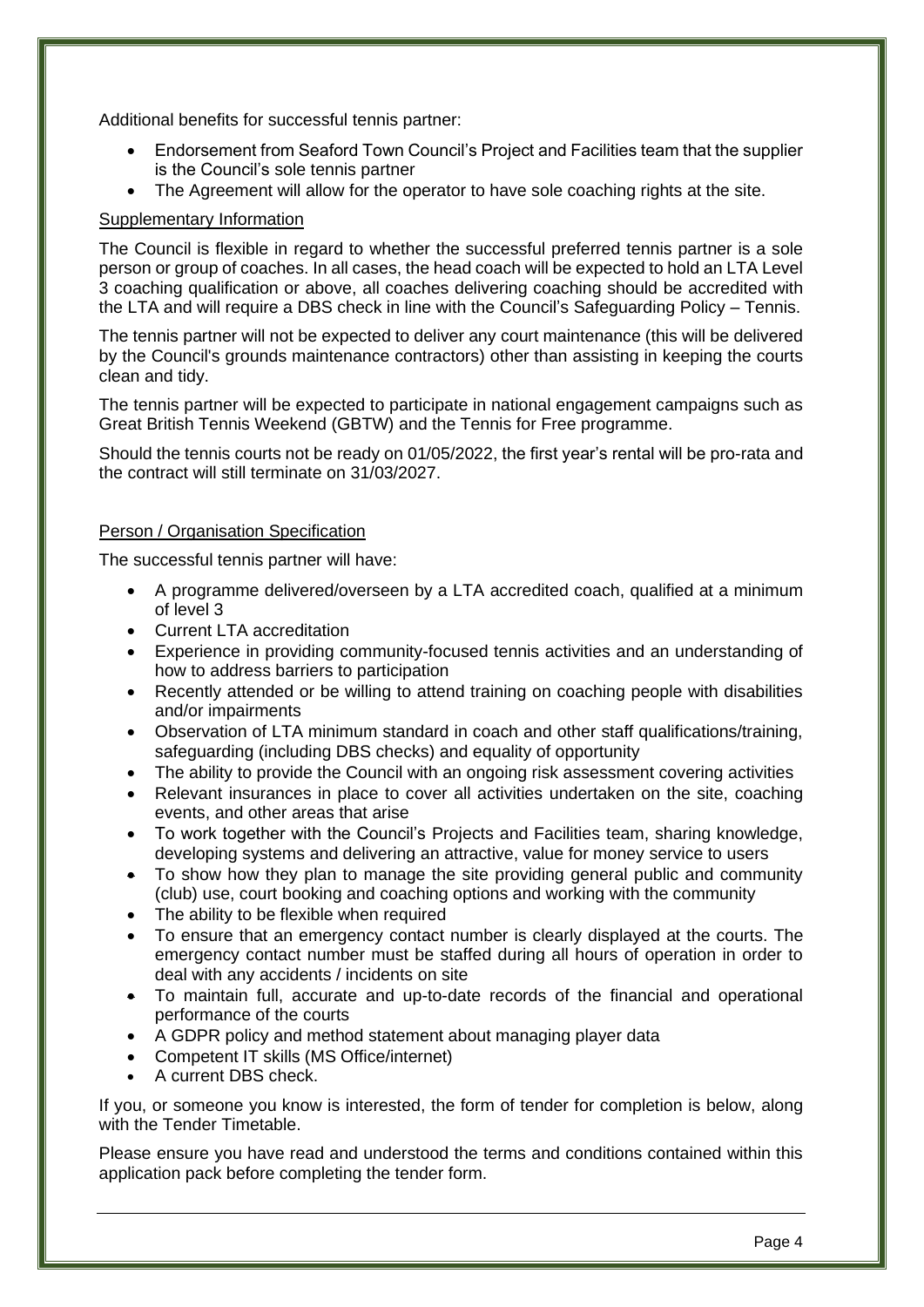

## *Offices:* 37 CHURCH STREET, SEAFORD, EAST SUSSEX, BN25 1HG

Tender Application for the right to occupy under Licence

The site for a **Community Tennis Facility** situated at **The Salts Recreation Ground, Seaford.** 

*IMPORTANT: Please read the Terms and Conditions included within this application, before completing the form.*

## **Tender Timetable**

| Tender documents available | 1 February 2022 |
|----------------------------|-----------------|
| Deadline for tender return | 11 March 2022   |
| Tender awarded             | 22 March 2022   |
| <b>Contract Start</b>      | 1 May 2022*     |

| 1.               | Name of Applicant                                                                               |                                                                           |
|------------------|-------------------------------------------------------------------------------------------------|---------------------------------------------------------------------------|
| 2.               | Address                                                                                         |                                                                           |
| 3.               | Telephone                                                                                       |                                                                           |
| $\overline{4}$ . | Email                                                                                           |                                                                           |
|                  |                                                                                                 | Tender Response Quality Questions (please continue each item on a clearly |
|                  | marked separate page if needed).                                                                |                                                                           |
| 5.               | <b>LTA Accredited and</b><br>LTA qualified at Level<br>3 or above? Please<br>state which level. |                                                                           |
| 6.               | A short summary of<br>why you are                                                               |                                                                           |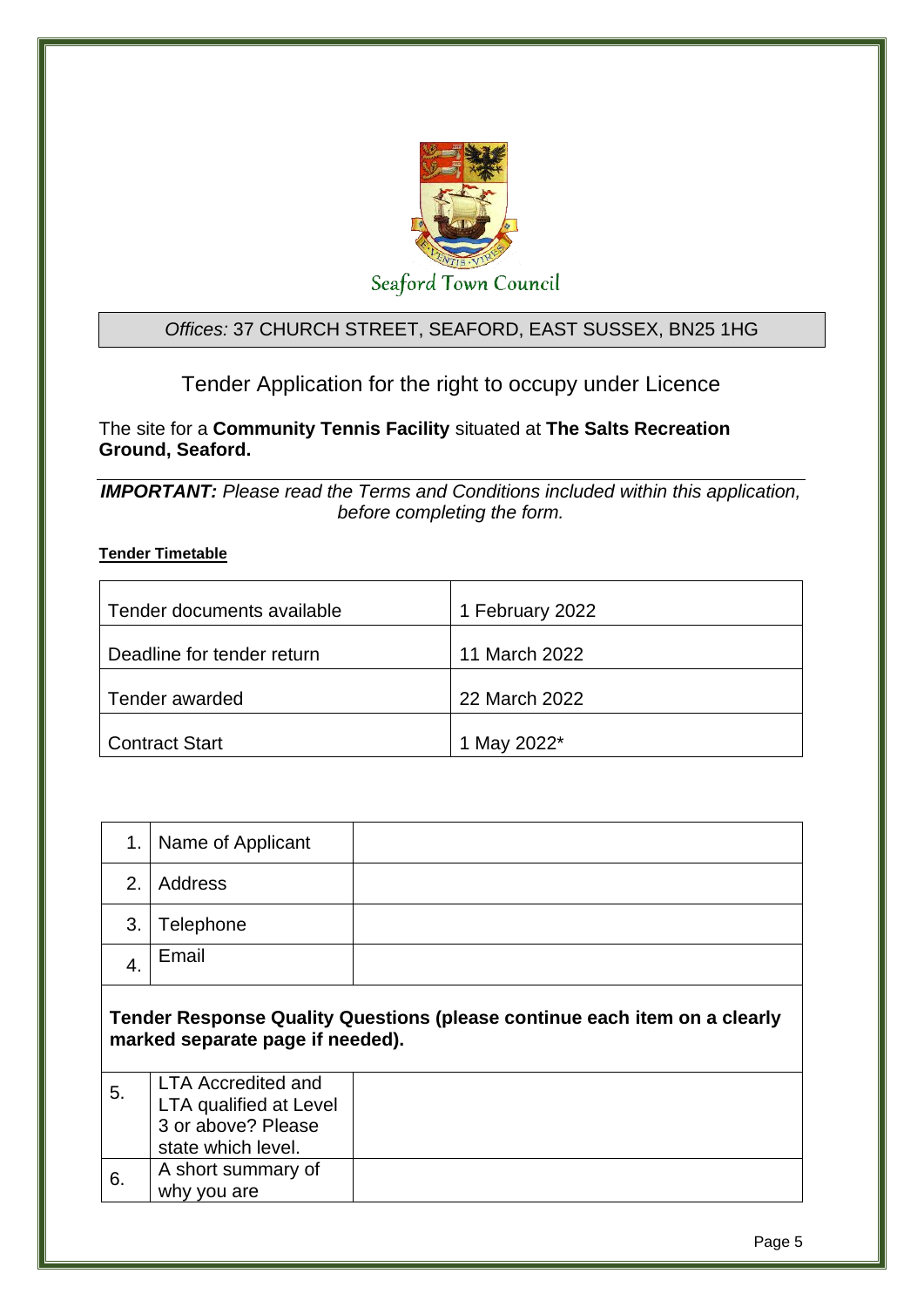|     | interested in this<br>project                                                                                                                                                                                                                                                           |  |
|-----|-----------------------------------------------------------------------------------------------------------------------------------------------------------------------------------------------------------------------------------------------------------------------------------------|--|
| 7.  | Outline your<br>experience of<br>previous Tennis<br>Partnership(s),<br>including learnings<br>and developments<br>were shared                                                                                                                                                           |  |
| 8.  | Outline your<br>experience and<br>success in providing<br>community-focused<br>tennis programmes<br>and initiatives.<br>Note - Your answer should<br>include examples and<br>reference to partners you<br>have worked with                                                              |  |
| 9.  | Details of staff<br>capacity or intend<br>developing in order to<br>deliver a successful<br>programme                                                                                                                                                                                   |  |
| 10. | Please demonstrate<br>your understanding of<br>how to address<br>barriers to<br>participation, detailing<br>any relevant<br>experience, including<br>any recent courses                                                                                                                 |  |
| 11. | Outline what<br>programmes you<br>intend developing<br>within 3 months of<br>contract start, to a)<br>encourage local<br>residents to either<br>take up, or play more<br>tennis, and b)<br>breakdown<br>participation barriers<br>Note - Your answer should<br>include reference to the |  |
|     | marketing strategy you will<br>adopt and may include<br>references to seasonal<br>programming variations                                                                                                                                                                                |  |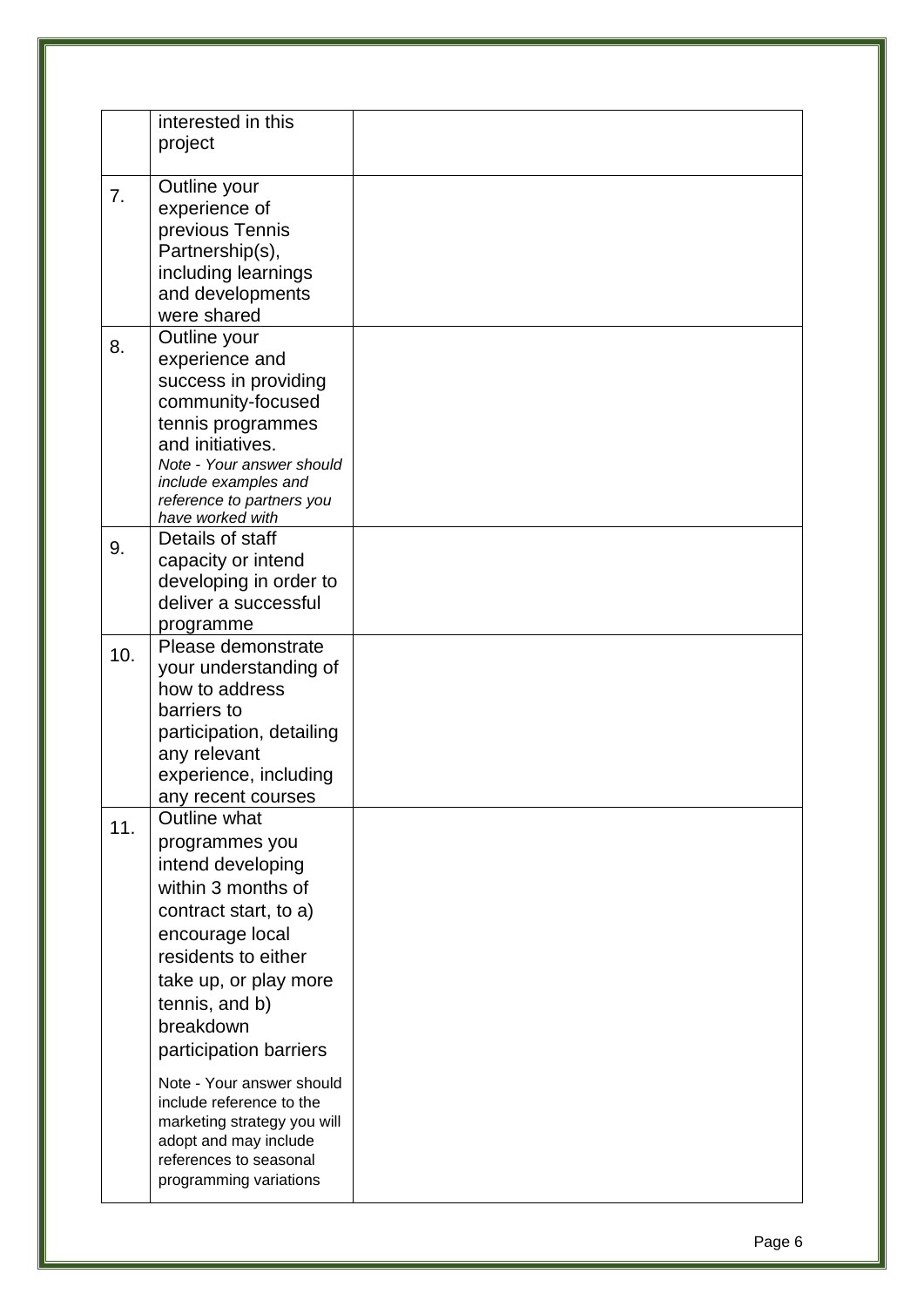| 12. | Describe how your<br>programme will<br>contribute to tennis<br>player performance<br>development<br>pathways.<br>Note - Your answer may<br>include reference to how<br>you will engage more<br>people in tennis<br>competition. |  |
|-----|---------------------------------------------------------------------------------------------------------------------------------------------------------------------------------------------------------------------------------|--|
| 13. | How you will provide<br>an ongoing risk<br>assessment covering<br>activities                                                                                                                                                    |  |
| 14. | Please outline actions<br>you will take to reduce<br>the risk of COVID-19<br>transmission when<br>organising tennis<br>coaching, events or<br>competitions                                                                      |  |
| 15. | Outline of your GDPR<br>policy and method<br>statement about<br>managing player data.                                                                                                                                           |  |
| 16. | <b>Competent IT skills</b><br>(MS Office/internet)                                                                                                                                                                              |  |
| 17. | DBS checked?                                                                                                                                                                                                                    |  |
| 18. | Are there any other<br>notes you would like<br>us to take into<br>consideration with<br>your tender?                                                                                                                            |  |
| 19. | Two suitable<br>references that are<br>happy to be contacted<br>in relation to your<br>business skills,<br>character and<br>coaching provision                                                                                  |  |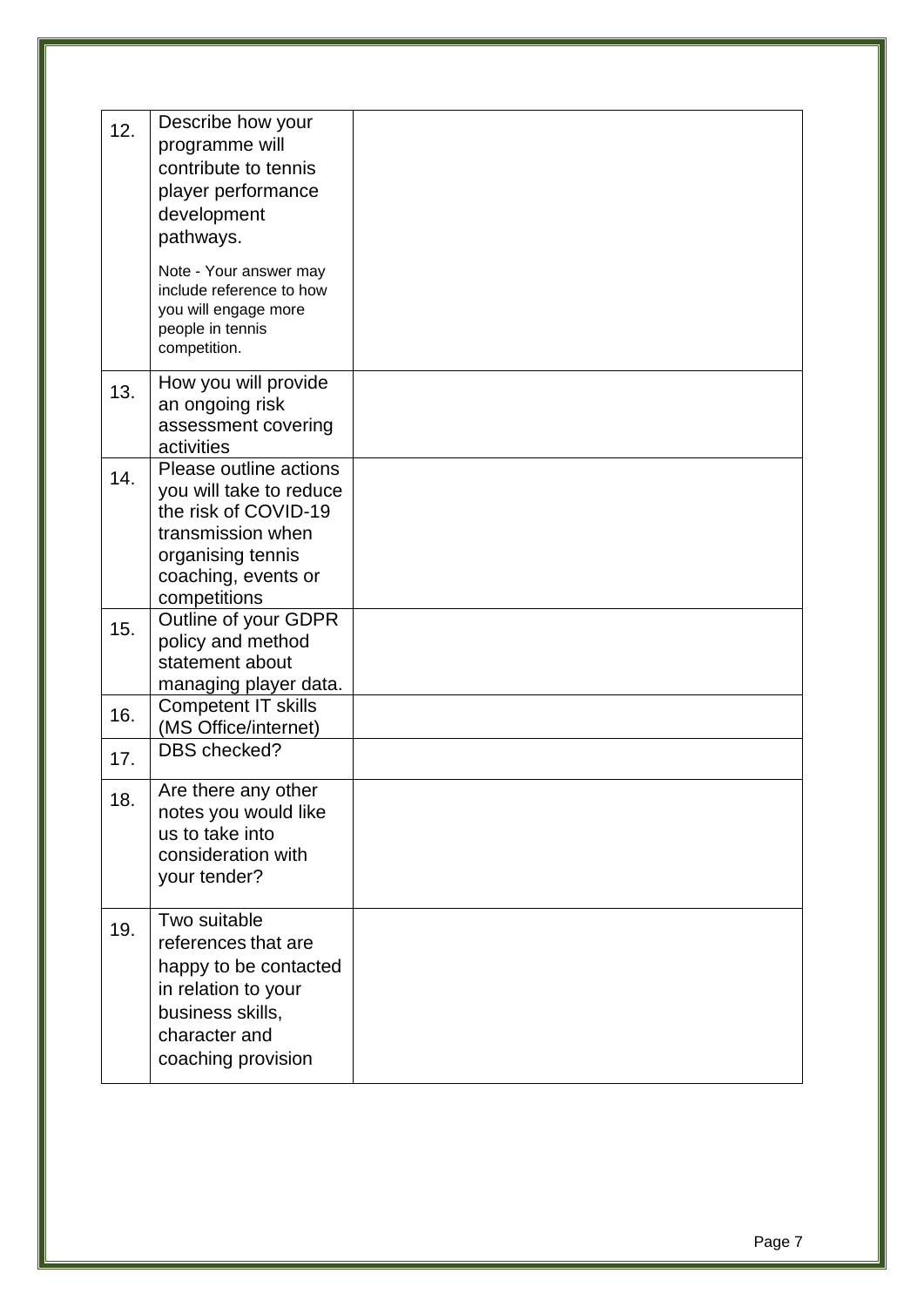|     | <b>Tender Response Evidence Based Questions</b>                                                                                                                                                                                                                                                                                                                   |
|-----|-------------------------------------------------------------------------------------------------------------------------------------------------------------------------------------------------------------------------------------------------------------------------------------------------------------------------------------------------------------------|
| 21. | Please separately provide your Business Plan, or statement, of how you will<br>operate the coaching programme. Please be aware these are community<br>tennis courts, and coaching fees should reflect this.                                                                                                                                                       |
|     | To assist you, the Business Plan should include the following headings; Objectives,<br>Tennis Development Plan, Management and Staffing Arrangements, Marketing<br>Plan, Financial Plan (to include Membership, Pay and Play, Charging Rates for<br>coaching and events (such as summer camps) and Management Strategy,<br>Monitoring and Evaluation, Conclusion. |
|     | Rates are set out as defined in Appendix A.                                                                                                                                                                                                                                                                                                                       |
| 22. | Please attach a CV/resume demonstrating your experience of managing a<br>coaching programme                                                                                                                                                                                                                                                                       |
| 23. | Copies of relevant certificates (including insurance policy)                                                                                                                                                                                                                                                                                                      |

## **Form of Tender:**

I/we the undersigned hereby agree to pay the under mentioned sum(s) for a Licence to Occupy the site as described above and, in the location, shown on the plan overleaf.

I/We understand that I/we offer for five years (in which case the Council would expect an offer totalling the cumulative amount over the five years in excess of £79,750\*\*\* as appropriate), with an opt out clause after year three.

The proposed fees will be paid quarterly in advance, unless otherwise arranged with Seaford Town Council.

## **Fee Submission:**

| For a five-year Licence | I/we offer | $1st$ Year 2022 <sup>*</sup> (11 months) |
|-------------------------|------------|------------------------------------------|
|                         |            | $2nd$ Year 2023                          |
|                         |            | 3rd Year 2024                            |
|                         |            | 4 <sup>th</sup> Year 2025                |
|                         |            | 5 <sup>th</sup> Year 2026                |
|                         |            |                                          |

(Subject to minimum fee as outlined under Rental Fees on page 3).

## **Terms and Conditions:**

The Licence, a duplicate of which shall be executed by the Licensee, shall contain a covenant by the Licensee to observe and perform the following conditions and stipulations and any other conditions which the Council may subsequently require.

- 1. The License start date is subject to the successful completion of the new courts and is proposed for 1<sup>st</sup> May 2022<sup>\*</sup>.
- $2.$  The Licence payment shall be payable quarterly in advance. Payment dates will be  $31<sup>st</sup>$ March, 30<sup>th</sup> April (1<sup>st</sup> year only), 30<sup>th</sup> June, 30th September, 31<sup>st</sup> December.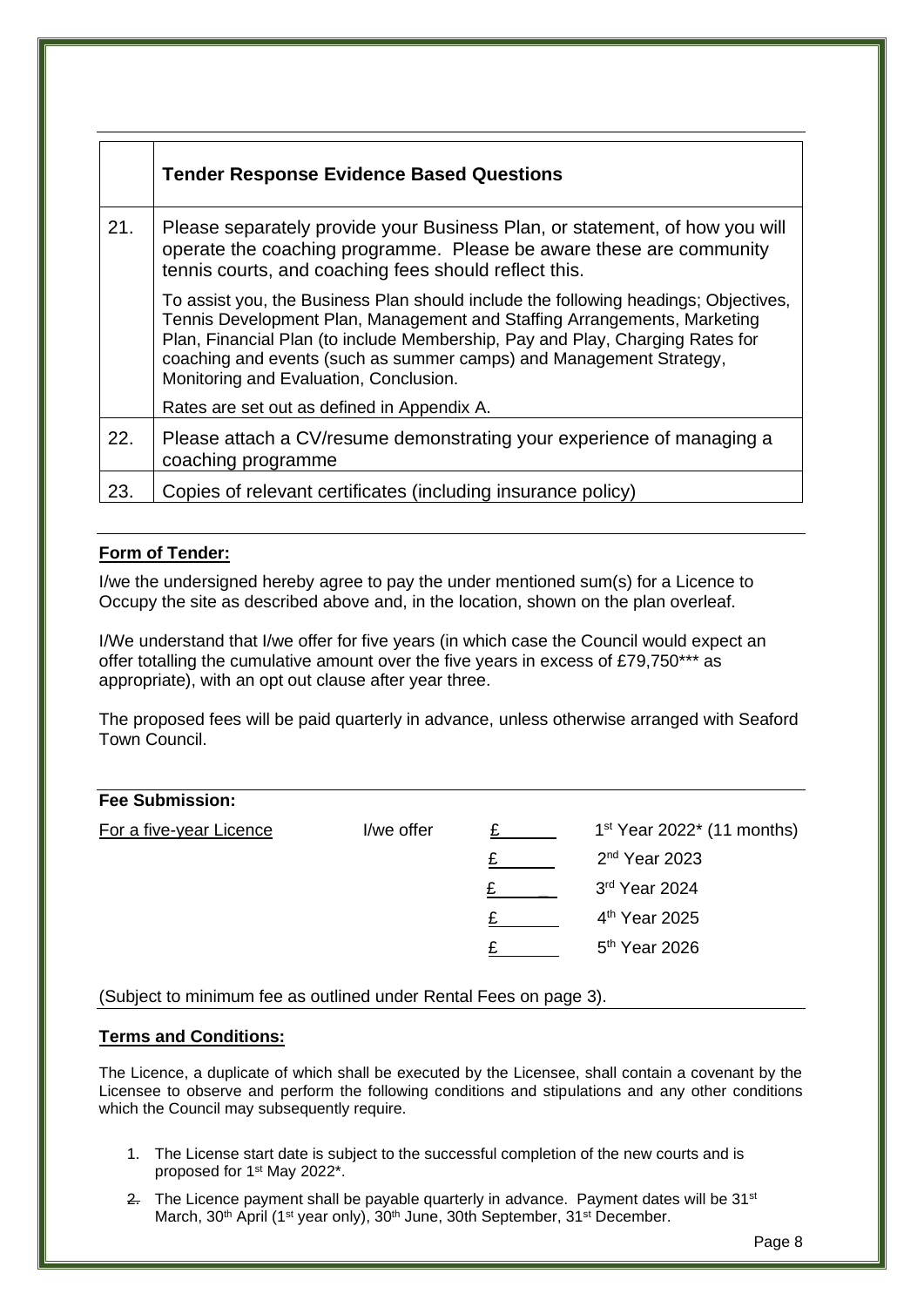- 3. The Licensee shall be responsible for the payment of general rates and all other outgoings arising from the use of the site.
- 4. Service, maintenance of fence, gates, floodlights, structure, nets, and posts are Seaford Town Council provision, through communication with Licensee. Issues should be reported immediately to Seaford Town Council.
- 5. Court treatments to be provided by Seaford Town Council, communicated and arranged at suitable times with the Licensee.
- 6. Daily condition maintenance is to be provided by Licensee, and if provided through a  $3<sup>rd</sup>$  party, in agreement with Seaford Town Council.
- 7. The Licensee will be responsible for the court booking system ClubSpark and associated booking and membership management.
- 8. The Licensee will be responsible for Venue Registration with the LTA.
- 9. The Licensee shall ensure that no advertising / publicity material likely to cause offence to or mislead the public or cause embarrassment to the Council is used. The Council retains the absolute right to veto any advertising or promotional material, which is likely to breach this condition, and the Licensee shall remove such material immediately. The Council accepts no responsibility for any loss incurred as a consequence of the removal of such material.
- 10. The coaching provision will have an LTA accredited coach, qualified at a minimum of level 3, experienced in providing community-focused tennis and trained or willing to train on coaching people with disabilities and/or impairments. The Partner will be DBS checked. Coaching provision will be for no more than 30 court hours per week (capped to ensure that a reasonable amount of court time remains available for casual tennis bookings).

The focus of the coaching programme will be:

- To develop and deliver an effective, inspiring and sustainable community tennis development programme for people of all ages and abilities (adults, juniors, minis)
- Provide attractive opportunities for casual and recreational players who perceive joining a club to be too formal for their needs to access the sport
- Support LTA initiatives where appropriate, specifically Great British Tennis Weekend and other national products and / or campaigns
- Provide periodic attendance statistics data to the LTA and the Council
- Consideration should be given as to how coaches will engage new players into tennis, particularly those classed as 'inactive' by the UK Chief Medical Officer's definition
- Provision for players with disabilities and/or impairments must feature in programme (e.g. Wheelchair Tennis)
- 11. The Licensee shall ensure that the courts are accessible for use by those with membership, pay and play booking or coaching during between the hours of 08:00am and 09:00 pm during the term of the licence. The Licensee shall inform the Council either by telephone or e-mail should the courts not be open for service during these times for any reason.
- 12. The Licence to be signed within fourteen days of the acceptance of the tender by the Council.
- 13. The Licence will authorise the Licensee to provide bookable community tennis courts, membership and coaching provision.
- 14. The Licensee shall hold the Council indemnified from and against all actions, costs, damages, claims and demands whatsoever and shall insure against any damage, loss or injury which may occur to any property or to any person by or arising out of the exercise of the rights conferred by the Licence and the Licensee shall whenever required produce to the Council the Policy or Policies of insurance and the receipts for the payment of the current premiums. Such insurance shall provide cover for a minimum of £10,000,000.
- 15. The Licensee and all of their employees shall be of good behaviour on site and maintain a suitable standard of customer service and presentation at all times.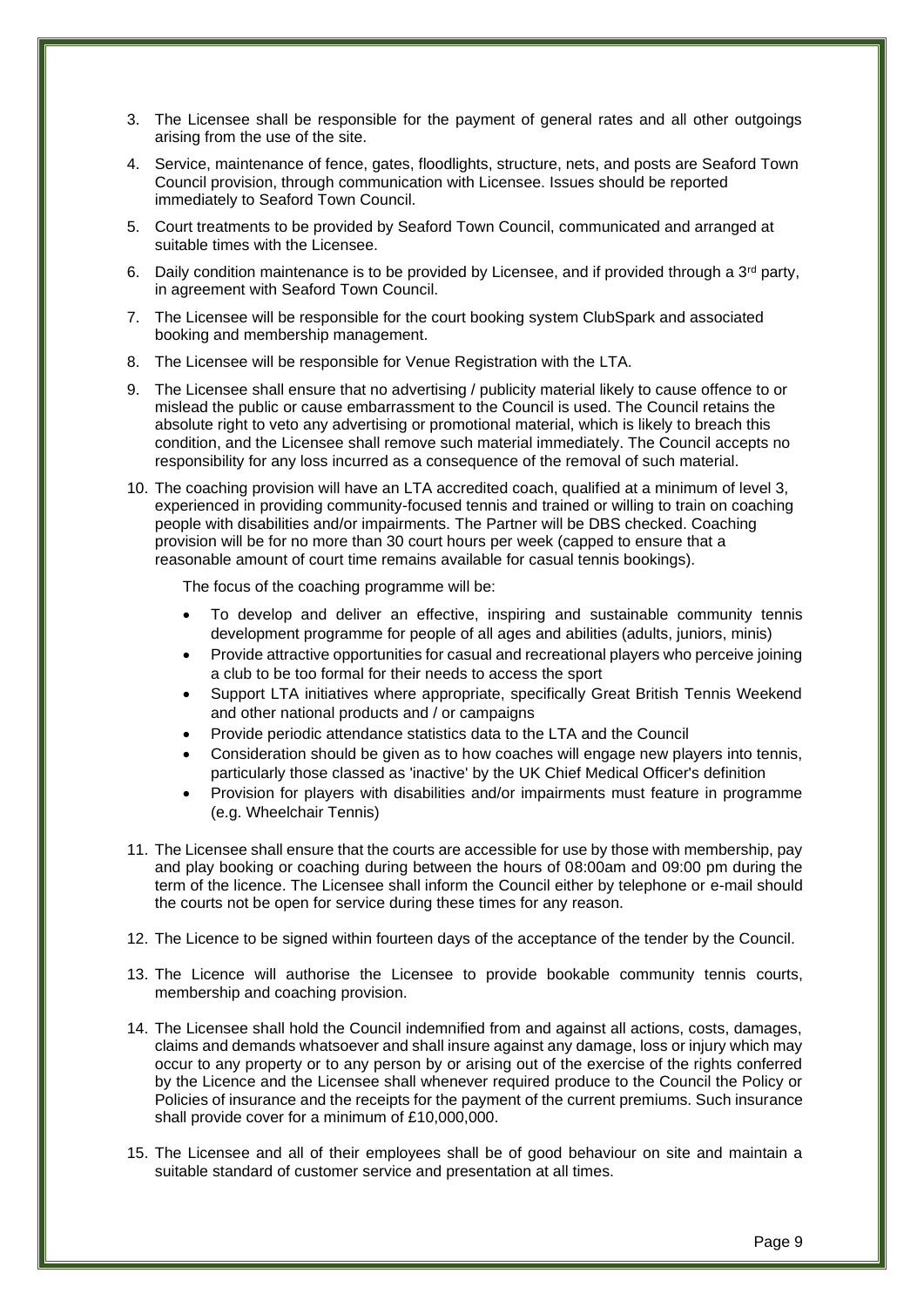- 16. The Licensee is to carry out a visual risk assessment when going onto court to make sure there are no dangers before going on court e.g. broken glass.
- 17. The Licensee shall carry out annual risk assessments for the Facilities, which will be included in the Health and Safety Procedures Manual and available for the Council to review upon request. The Licensee shall revise them as a minimum:
	- If there is an accident or incident where a change is required to prevent a recurrence;
	- If a new task (for staff) or activity (for members of the public) is introduced where a new risk assessment is required before commencement
	- Before and after a new item of equipment is purchased (excluding identical replacement items); or
	- If a change to the building or premises is planned where new / revised arrangements for its safe use will be needed.
- 18. The Licensee shall ensure that any near miss or accident is reported to the Council within an hour of its occurrence with a full incident and, if applicable, a copy of the RIDDOR report provided within 24 hours. The Licensee shall ensure that these records include details of any relevant actions taken/to be taken and shall be available to the Council at any time.
- 19. The Licensee shall enforce the Legislation relating to smoking in public places. The following hygiene and safety standards and rules must be maintained and enforced within the facility by the Licensee as follows:
	- No person is allowed to enter the facility who:
	- is under the influence of alcohol or drugs
	- is considered to be a risk to themselves or others
	- No inappropriate footwear likely to cause damage to court surfaces is allowed;
	- No animals or pets are allowed within the Facilities with the exception of guide dogs for the blind and recognised assistance dogs;
	- No persons are permitted to skateboard, roller skate, or alike or to partake in activity sports such as BMX cycling or motorised vehicle sports within the facilities.
- 20. The Licensee shall include health and safety training in the new staff induction programme and maintain a record of all health and safety training undertaken by staff.
- 21. Emergency Contact Details: The Licensee must ensure that an emergency contact number is clearly displayed on the site. The emergency contact number must be staffed during all hours of operation in order to deal with any accidents / incidents on site.
- 22. The Council shall not be responsible for any death, injury, damage, or loss sustained by the Licensee resulting from storm, high seas, tempest, pandemics, or any other cause whatsoever except where such death or personal injury is caused by the negligence of the Council.
- 23. The Council shall not be liable for any other loss or damage sustained by the Licensee resulting from storm, high seas, tempest, pandemics, or another cause whatsoever in connection with this Licence or for the condition of the site.
- 24. The Licensee shall not do or permit to be done in or upon the courts or any part thereof or in the vicinity thereof anything which in the opinion of the Council is or may become a nuisance or annoyance to the Council or to the public.
- 25. The Licensee will maintain a high standard of presentation of the courts at all times and maintain a clean and tidy site throughout each operating day and at the end of each operating day.
- 26. The Licensee is responsible for the cleanliness of the site and shall at all times keep the site free from litter resulting from the exercise of rights conferred by this Licence.
- 27. The Licensee should consider the following LTA Covid actions to reduce the risk of COVID-19 transmission:-
	- For Coaches and Officials: [https://www.lta.org.uk/about-us/tennis-news/news-and](https://www.lta.org.uk/about-us/tennis-news/news-and-opinion/general-news/2020/march/coronavirus-covid-19---latest-advice/#EnglandCoachesOfficials)[opinion/general-news/2020/march/coronavirus-covid-19---latest](https://www.lta.org.uk/about-us/tennis-news/news-and-opinion/general-news/2020/march/coronavirus-covid-19---latest-advice/#EnglandCoachesOfficials)[advice/#EnglandCoachesOfficials](https://www.lta.org.uk/about-us/tennis-news/news-and-opinion/general-news/2020/march/coronavirus-covid-19---latest-advice/#EnglandCoachesOfficials)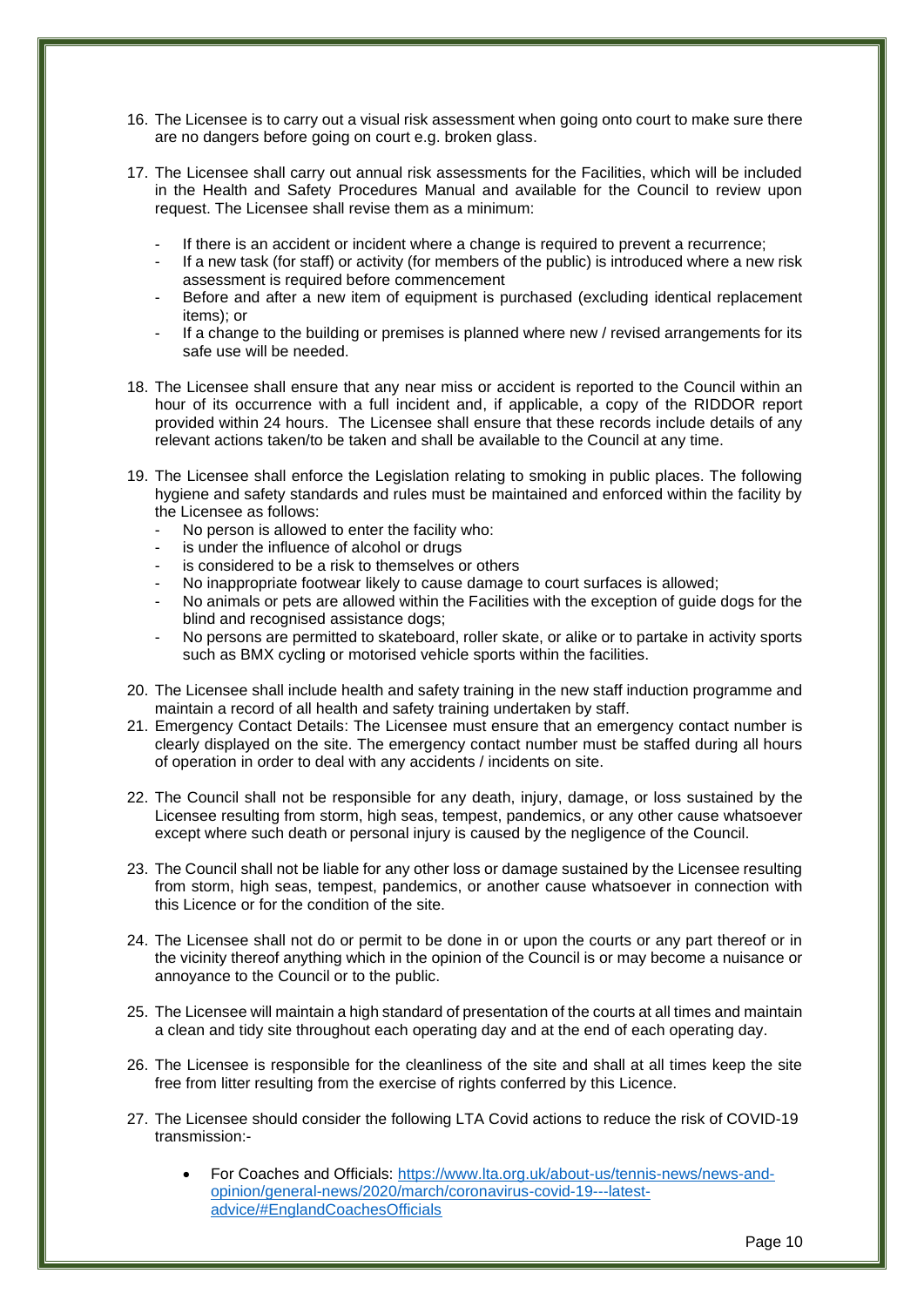- For Venues: [https://www.lta.org.uk/about-us/tennis-news/news-and-opinion/general](https://www.lta.org.uk/about-us/tennis-news/news-and-opinion/general-news/2020/march/coronavirus-covid-19---latest-advice/#EnglandVenues)[news/2020/march/coronavirus-covid-19---latest-advice/#EnglandVenues](https://www.lta.org.uk/about-us/tennis-news/news-and-opinion/general-news/2020/march/coronavirus-covid-19---latest-advice/#EnglandVenues)
- 28. The Licensee must have a Safeguarding policy (which includes whistleblowing), and policy statement.
- 29. The Licensee must:-
	- Ensure that the safeguarding policy is clearly displayed on the venue noticeboard and on the website, or easily available upon request
	- Display a summary statement of their safeguarding policy, if they choose not to clearly display the full policy
	- Clearly print and display the relevant LTA safeguarding posters where it is possible to do so
	- Ensure safeguarding is covered in inductions for members, staff and volunteers
	- Ensure that any events, activities and competitions are run in accordance.
- 30. The Licensee must have a Diversity and Inclusion policy, which must be either displayed or easily available upon request.
- 31. The Licensee must have a Welfare Officer who has undergone the necessary training as per the LTA requirements, fulfils the duties of the role and meets the Safeguarding Venue Standards.
- 32. As part of their duties, the Welfare Officer should:-
	- Provide all new members with safeguarding information including details of Welfare Officer.
	- Make use of the Welfare Officer poster to let members know who they are.
	- Ensure safeguarding information is kept updated, including online. An example of a good website is<https://highgate-tennis.co.uk/juniors/child-protection-policy/>
	- Ensure safeguarding is an agenda item at committee meetings
	- Promote our code of conduct(s) (see safeguarding policy).
- 33. The Council may by seven days' notice in writing revoke the Licence if at any time there shall be a breach of any of the conditions but without prejudice to the Council's rights and remedies in respect of such breach.
- 34. The Licensee shall on the termination of the Licence leave the courts in a clean and tidy condition.
- 35. No vehicle shall be driven on to the site other than for the express purpose of delivery of goods to the courts and shall be removed from the site immediately after the unloading of goods.
- 36. No vehicle of any description will be positioned or left unattended so to impede the access of any emergency services or maintenance teams. Where access is required, this must be accommodated in all cases.
- 37. Your attention is drawn to the fact that this Licence relates solely to the land described on the attached plan Appendix B.
- 38. The Council is not bound to accept the highest, or any, offer.
- 39. I/we agree to comply with and abide by the Tender's Terms and Conditions as signed below.

Name: (Please print):…………………………………………………… Company:

Address: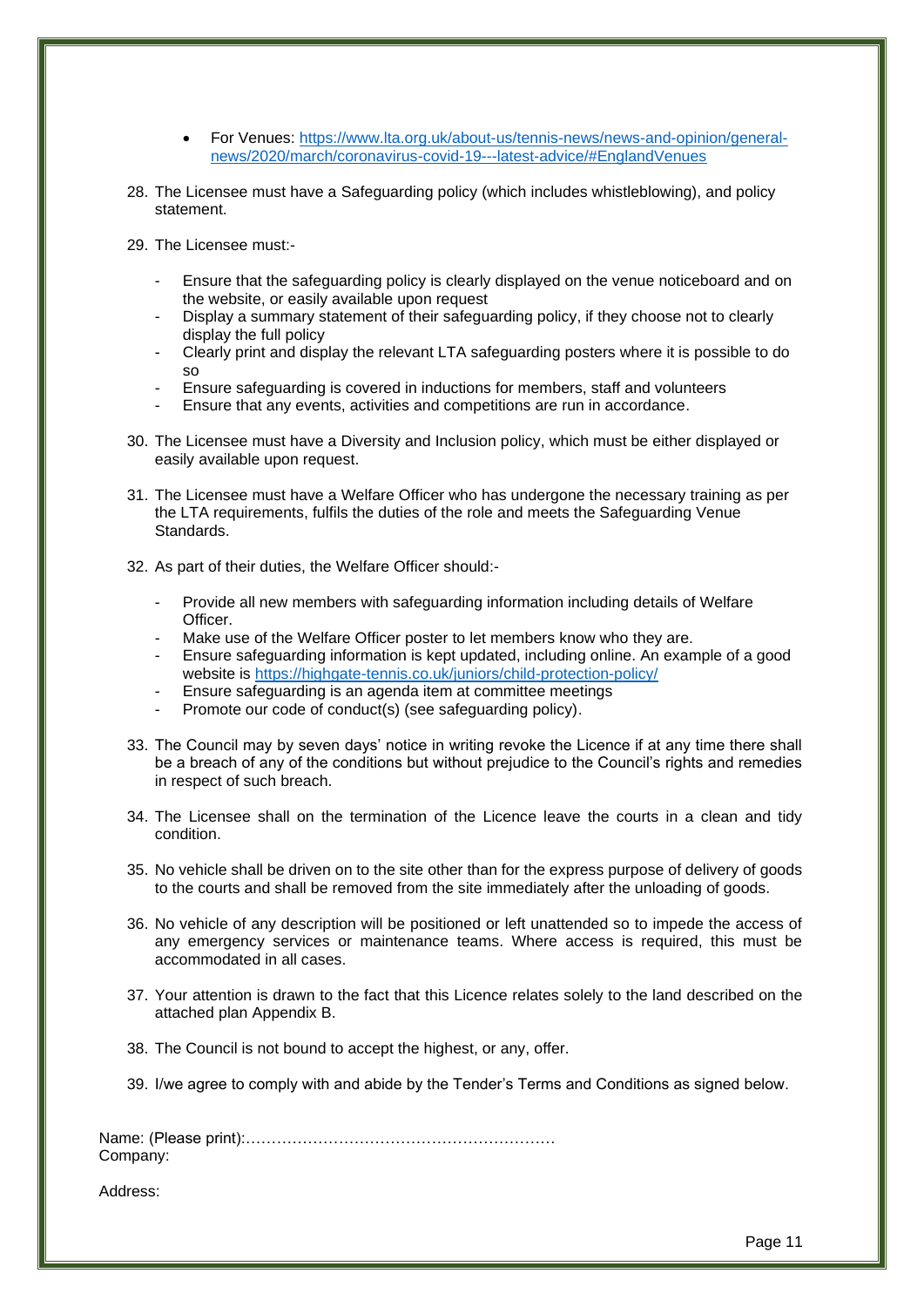Signed: ………………………………………………………… Dated: ……………………………

Tender applications are to be emailed to [tenders@seafordtowncouncil.gov.uk](mailto:tenders@seafordtowncouncil.gov.uk) detailing the information set out above, or posted to Seaford Town Council, 37 Church Street, Seaford, East Sussex, BN25 1HG.

Any queries can be addressed to the Projects Officer zoe.polydorou@seafordtowncouncil.gov.uk

Please refer to the Council's Document Retention Policy and Data Protection Policy for details on retention and handling of tender documents and any personal data within.

\* All future references to the start date may change in line with the completion of the courts.

\*\*For the purposes of this document a 'tennis partner' is defined as an organisation or coach that operates and manages the 3 courts, and systematically organises tennis activity for the benefit of multiple players.

\*\*\* This amount will be subject to when the courts are built, and how long that leaves for trade to commence.

Note: Information was correct as of January 31<sup>st</sup> 2022.